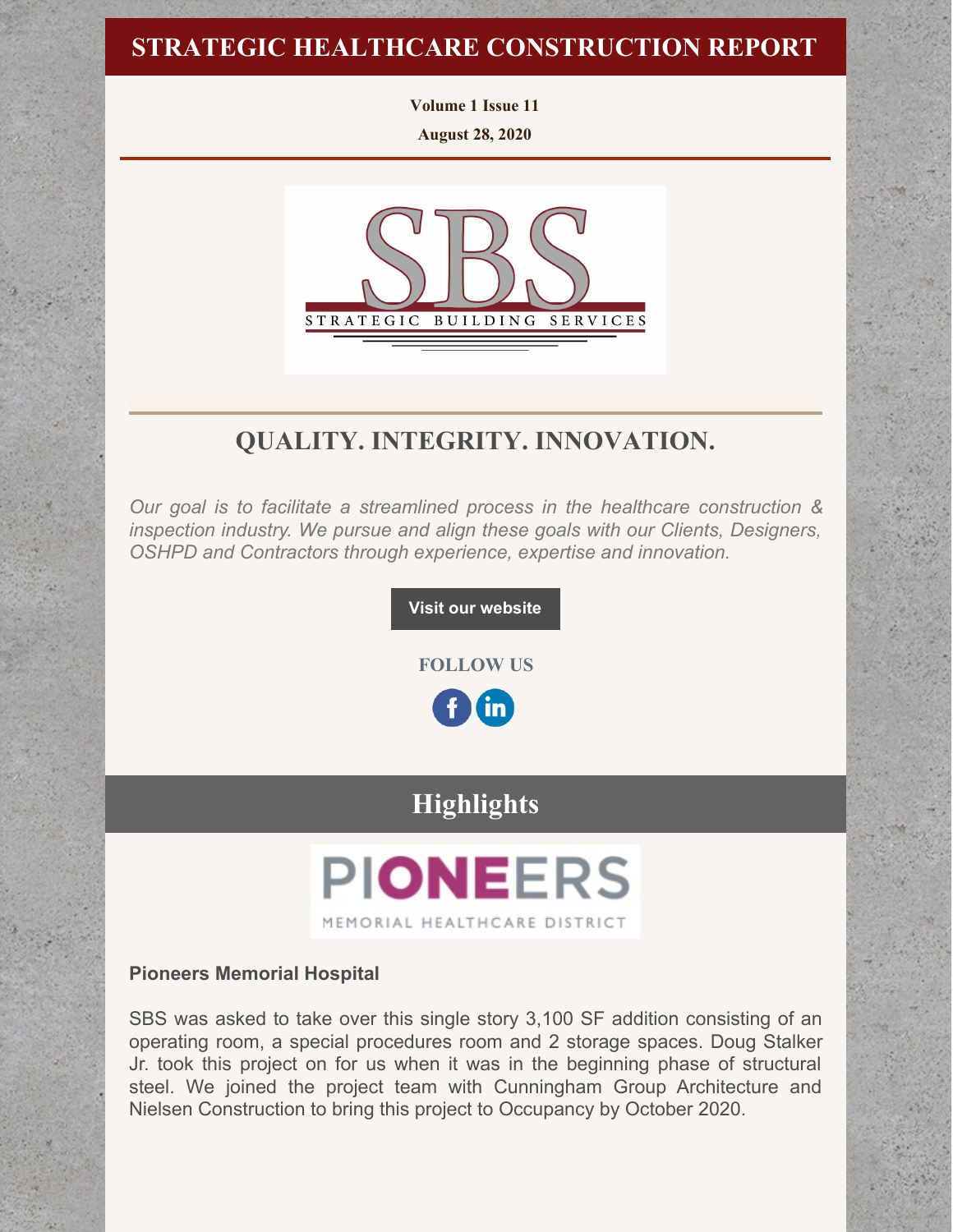

**Visit [Pioneers](https://pmhd.org/) website**

# **SBS LABS**



**The healthcare construction industry can be very technical and it takes years of experience to accurately navigate through the process. We wanted to use this newsletter as not only reading about what SBS is up to, but also as a tool that can provide helpful information for you on your next OSHPD project. Here is this week's topic that we've experienced in the past and hopefully is beneficial to you:**

At SBS LABS, we pride ourselves on educating our staff members with the industries latest practices through a series of OSHPD webinars, relevant agency webinars/tutorials, and our own in-house training to support our clients and colleagues.

### *Courtesy of OSHPD Compliance Officer, Mike Marrs:*

The IORs responsibilities and recommended actions related to electrical distribution equipment short circuit, selective coordination and ground fault protection.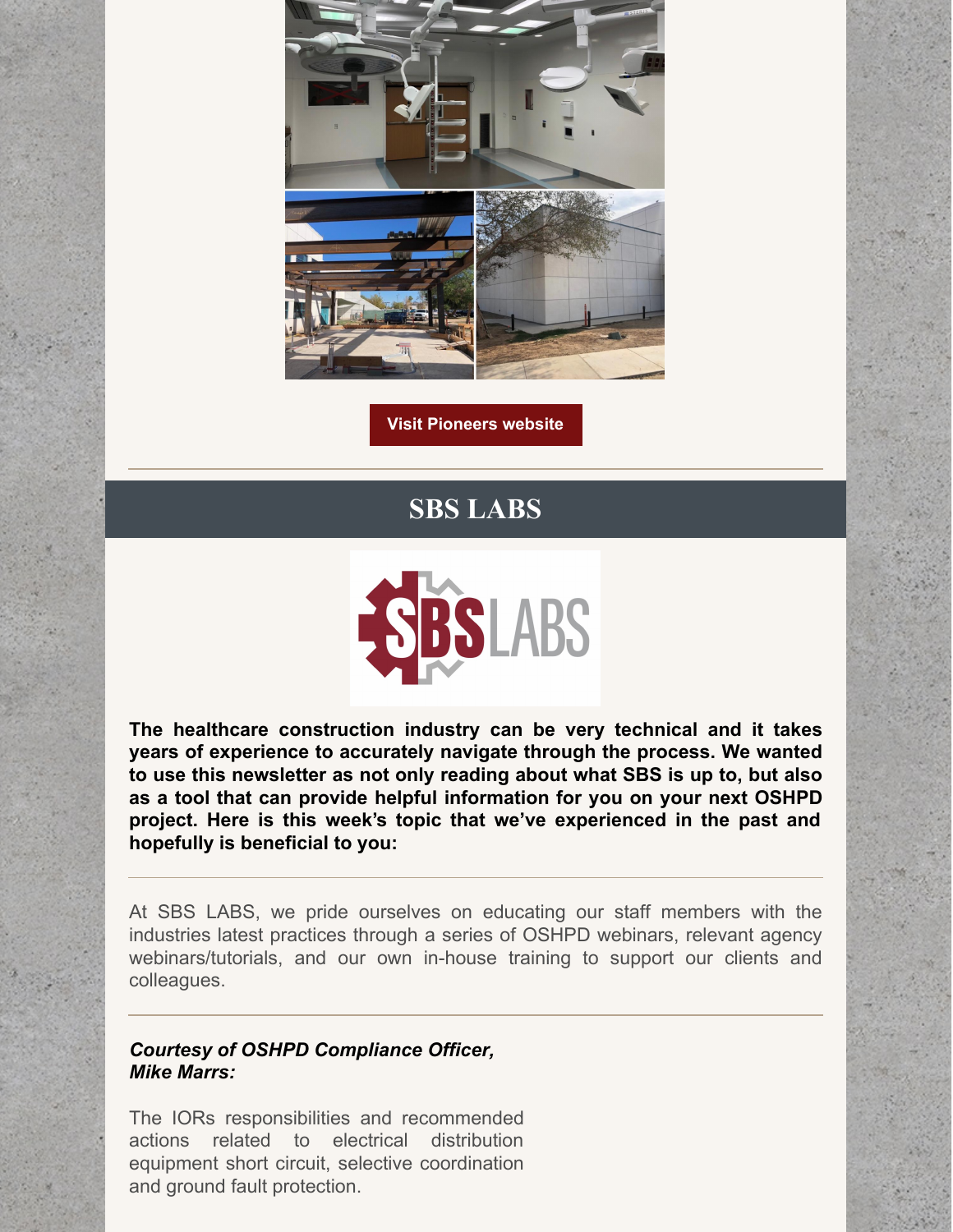All electrical distribution equipment, when delivered to the site, should be confirmed to comply and align with the approved plans and EEOR approved equipment submittals respectively for the following items including but not limited to:

Overall equipment manufacturer, type, operating voltage, amperage frame size(s), KAIC, OCPD arrangement within each panel board section shown on approved submittals.



Confirm OCPD frame size(s), type, KAIC,

specialty features such as adjustable type vs. molded case type, ground fault protection feature (if applicable), locking capabilities, etc.

OSP seismic certification by manufacturer and model number.

The above mentioned inspection confirmations will help to prevent and avoid possible discovery of incorrect equipment or related overcurrent protection device features and capabilities during or after device selectivity testing. Issues discovered after testing may result in possible delays and added expenses to the project.

When electrical distribution equipment is set in its final position, ground fault selectivity and coordination testing is then conducted to assure proper operation and performance of the system based on a previously approved system coordination study design. The testing should be performed by a contractor qualified to do so as approved by the EEOR and as indicated on the Testing Inspection and Observation Program approved by the Office. Testing shall be conducted for ground fault and selectivity coordination in accordance with CEC 517.17(C)(D) as well as other applicable CEC and NFPA 99 provisions. Verify project specifications which may identify applicable test standards to be used during the testing and submittal process. The testing is normally conducted prior to termination of the feeder conductors to their respective overcurrent protection device. The completed test results are then forwarded to the EEOR for review and approval. The IOR shall obtain a copy to confirm EEOR written acceptance and for OSHPD field staff review. Additional information The IOR shall witness newly installed main service and/or feeder disconnect ground fault protection system performance testing in accordance with CEC section 230.95(C) and/or 215.10 respectively. Test results shall be documented in a manner approved by the TI&O Program.

Note that additional levels of ground fault protection on the load side of automatic transfer switches serving the essential electrical system is prohibited. CEC 517.17(B).

**[Click](http://electrical-engineering-portal.com/6-adjustable-tripping-settings-circuit-breaker) her[e](http://electrical-engineering-portal.com/6-adjustable-tripping-settings-circuit-breaker)** for basic information related to adjustable trip settings for circuit breakers.

As SBS LABS continues the journey of formalizing material to share with you, please take a moment to subscribe to our Youtube Channel to stay on top of all of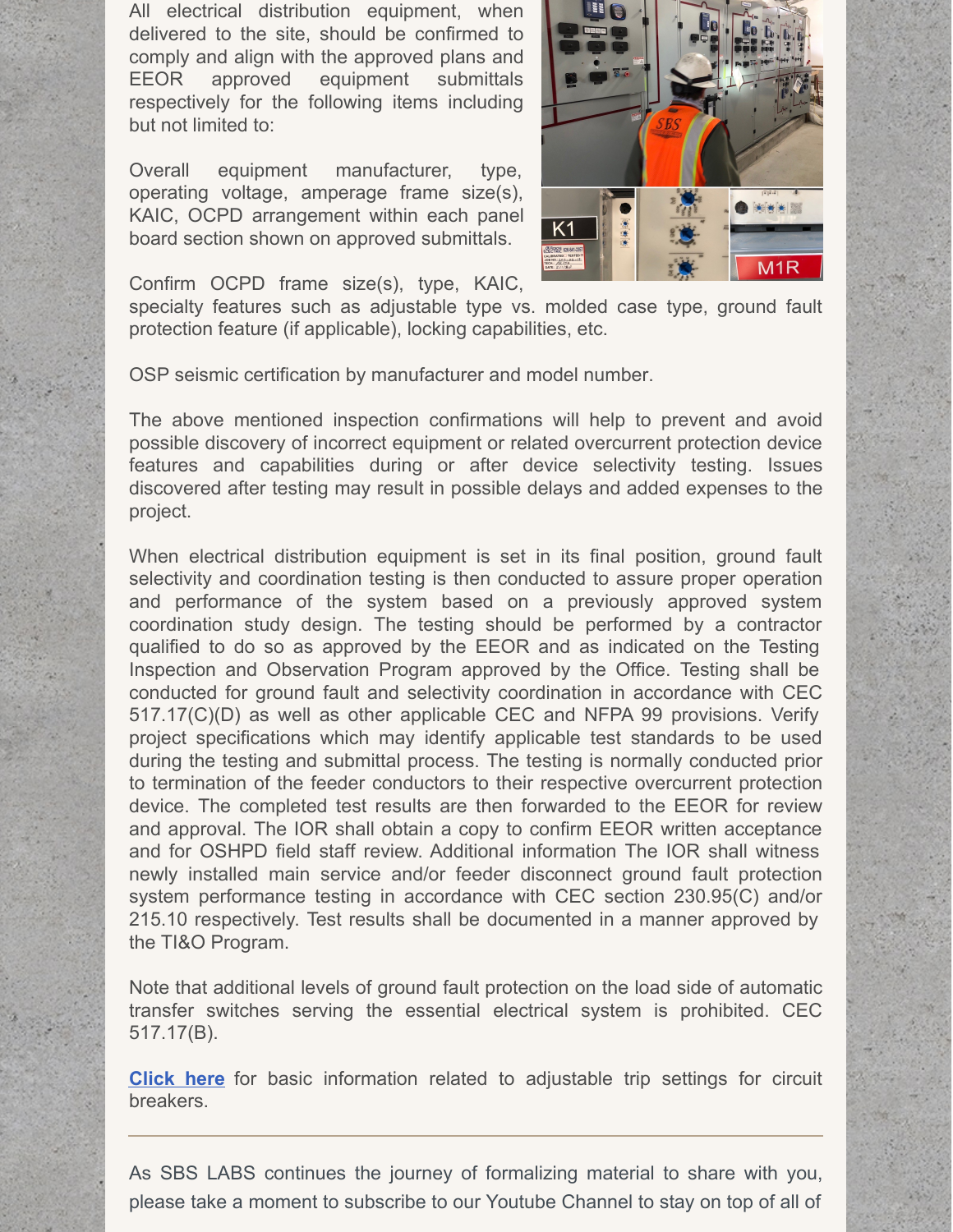the latest with **SBS [LABS.](https://www.youtube.com/channel/UCfR7qiqf9X9tzNf1jD-an_Q)**

#### **[Contact](http://www.strategic-building.com/contacts) SBS**

### **Newsworthy**



Firestop 101 will focus on the basics of passive fire protection. In this 2-hour seminar, STI will cover why firestopping is used today, where it is required, how it is tested, product options, and UL systems selection.

This course is registered with**AIA (2 LU/HSW)**, **ICC (0.2 CEU)** and **BICSI (2 CEC)**. All attendees will also receive a certificate of attendance along with a letter and personalized ID card.

Join STI's Training & Development Manager, John Zalepka for Firestop 101.

Thursday, September 10, 2020 **2:00pm-4:00pm EDT**

**[Register](https://stifirestop.zoom.us/webinar/register/WN_1hj2lnOvRzesmPSVwFrerA?mc_cid=9582455a0a&mc_eid=e432ccbfe6)**



### **ACIA is going virtual this year for the 2020 Annual Symposium.**

Saturday and Sunday Nov 7th & 8th from 10:00 a.m. - 4:00 p.m.

You can grab 10 CEU's over a weekend for just \$150 per person!

November 7th will cover preparation for**Registered Construction Inspectors Certification (RCI) DIV I - Engineering AND DIV IV - Public Works** (Both these prep courses will cover THE 2018 GREEN BOOK and codes and/or published industry standards).

November 8th will prepare you for our latest exams**DIV III - FireStopping and Fire Door Assembly Inspector (FDAI) Certification** (This course will reference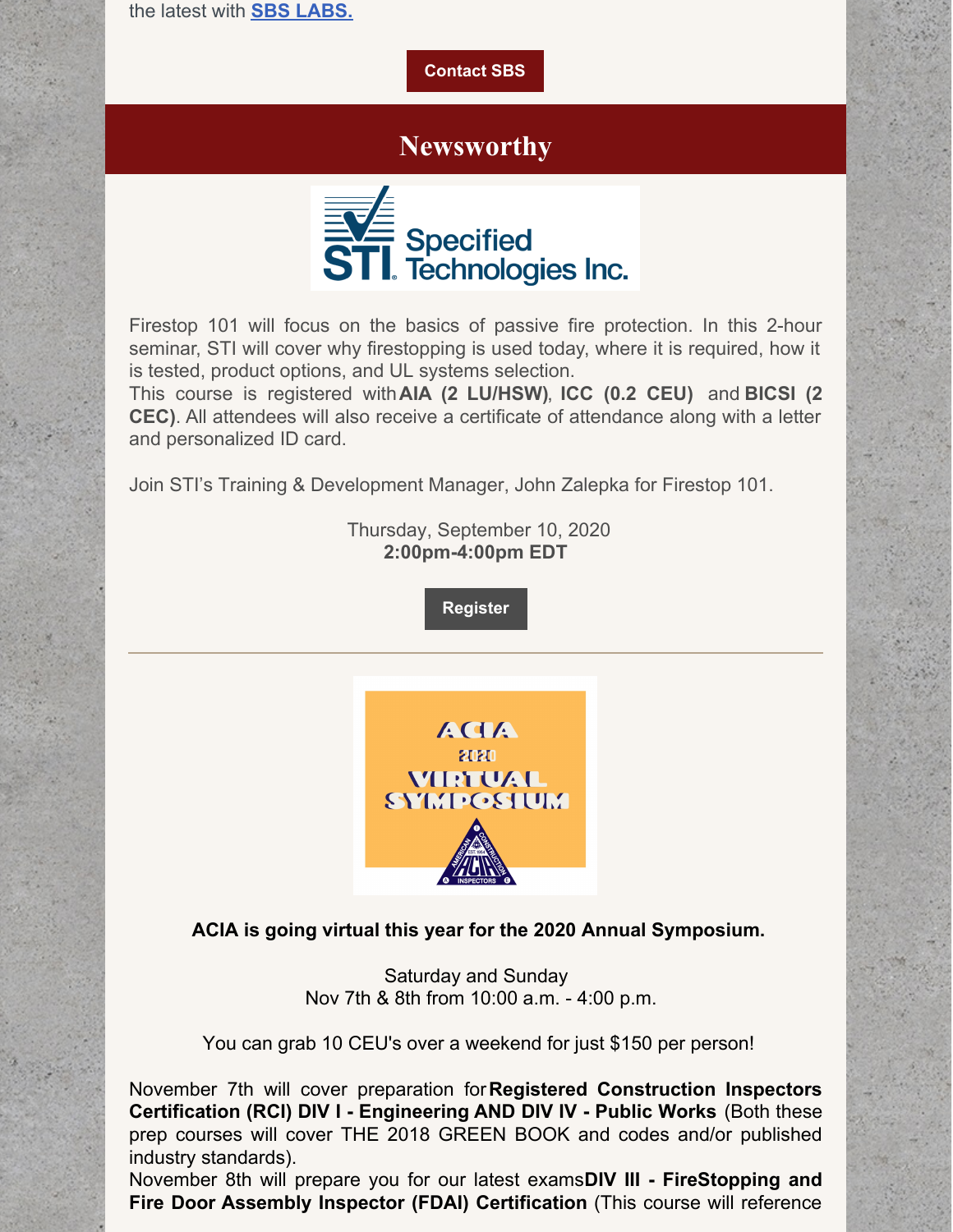THE 2018 NFPA 80).

**Visit our [website](https://www.acia.com/events-1/acia-virtual-symposium?mc_cid=9c8c6b0f44&mc_eid=a745ecf950)**

# **ASHE** Education

ASHE has a wealth of information on the health care physical environment. They continue to develop and evolve programs and certifications to address the everchanging challenges that health care professionals face.

Visit the link below for a summary and registration options to their webinars.

**Visit ASHE [website](https://www.ashe.org/education/webinars-1)**

# **BISNOW**

### **"If you missed this webinar, click the video below to view the entire presentation."**

Join this webinar as posted by Bisnow **THE STATE OF SOCAL HEALTHCARE CRE AUGUST 27 AT 11:30 PST**

A 2-panel, 70-minute webinar on building and designing hospital systems and MOBs of the future

**Click here to [Register](https://www.bisnow.com/webinar/los-angeles/the-state-of-socal-healthcare-cre-5747?modal=login)**

### **OSHPD Building Safety & Construction Webinars**

### **Remodel CAN 2-102.6**

### **Remodel (Renovations, Alterations, Repairs)**

The legal occupancy of any structure existing on the date of adoption of the code shall be permitted to continue use without change. This code section has led to varying interpretations of what is required during a remodel and how the scope of work is defined. This presentation will clarify the confusion. By applying the Remodel CAN to your project, you will have the confidence to properly define the scope of work and what the project will be responsible for updating.

For more details, **[click](https://oshpd.ca.gov/ml/v1/resources/document?rs:path=/Construction-And-Finance/Documents/Hospital-Building-Safety-Board/Seminar/2020/Remodel-CAN-2-102.6-A.pdf) here** for the flyer.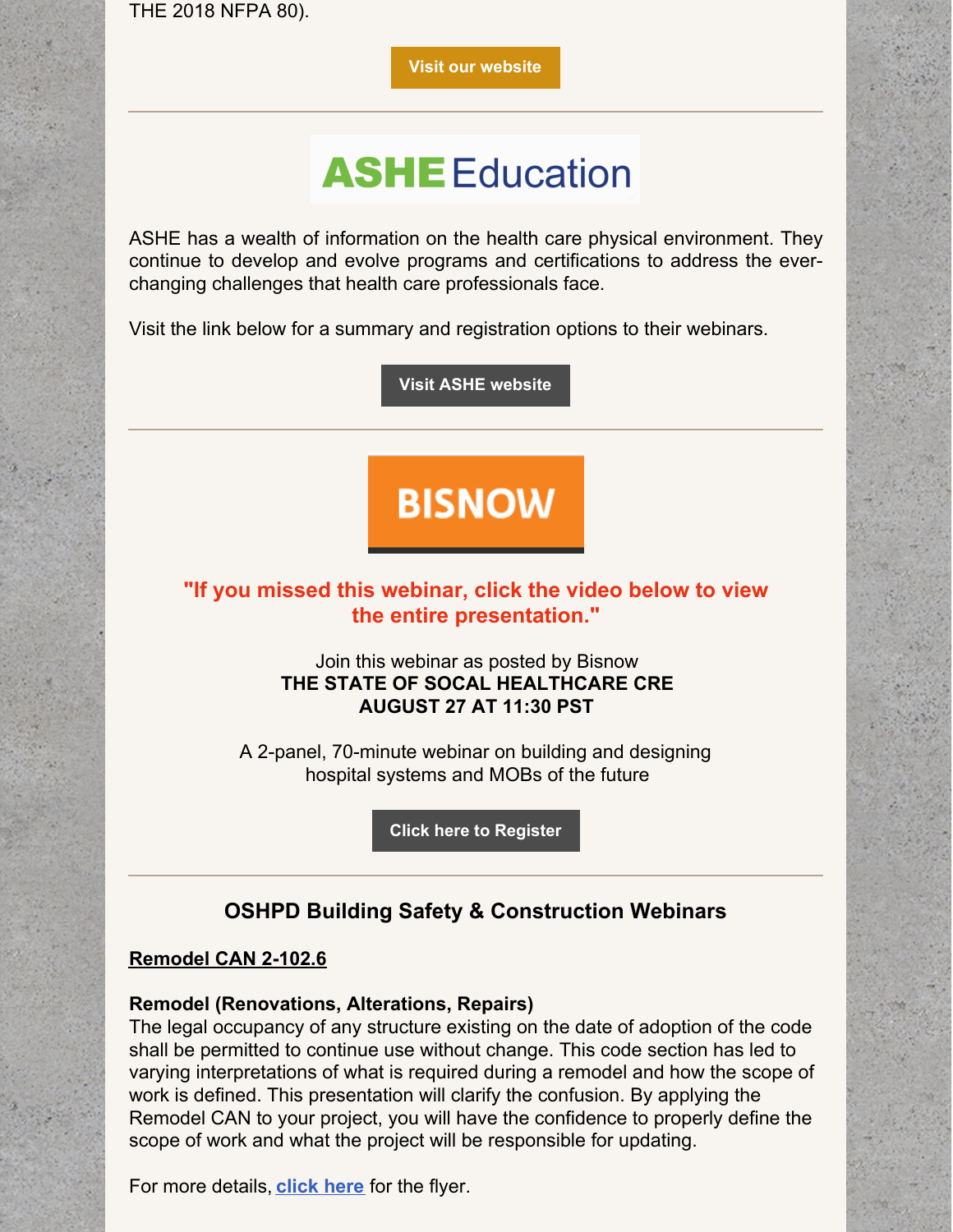To register, click on the date below. Please note that multiple staff members from one office should register INDIVIDUALLY.

**Tuesday, [September](https://register.gotowebinar.com/register/8991371094196938767) 22, 2020** 10:00 – 11:30 a.m., Pacific Time

It's free to participate.

### **2019 CALIFORNIA BUILDING CODE Part 2, Title 24, California Code of Regulations**

**CAN [2-102.6](https://oshpd.ca.gov/ml/v1/resources/document?rs:path=/Construction-And-Finance/Documents/Resources/Codes-and-Regulations/Code-Application-Notices-CANs/2019/CAN-2019-Building-Code-2-102.6-Remodel.pdf)** – Remodel – 11/08/2019 Action/Comment: N/A

**CAN [2-407.4.1](https://oshpd.ca.gov/ml/v1/resources/document?rs:path=/Construction-And-Finance/Documents/Resources/Codes-and-Regulations/Code-Application-Notices-CANs/2019/CAN-2-407.4.1_Direct-Corridor-Access-from-Habitable-Rooms_Rev-042320_ACC.pdf)** – Direct Corridor Access from Habitable Rooms – 11/12/2015 Action/Comment: 04/23/2020

**CAN [2-407.2.2](https://oshpd.ca.gov/ml/v1/resources/document?rs:path=/Construction-And-Finance/Documents/Resources/Codes-and-Regulations/Code-Application-Notices-CANs/2019/CAN2-407.2.2_Nurses-Stations_A.pdf)** – Nurses' Stations – 04/21/09 Action/Comment: 07/08/2020

**CAN [2-703.3](https://oshpd.ca.gov/ml/v1/resources/document?rs:path=/Construction-And-Finance/Documents/Resources/Codes-and-Regulations/Code-Application-Notices-CANs/2019/CAN2-703.3_Engineering-Judgments_A.pdf)** – Engineering Judgments – 05/20/09 Action/Comment: 07/09/2020

**CAN [2-2508.2.1](https://oshpd.ca.gov/ml/v1/resources/document?rs:path=/Construction-And-Finance/Documents/Resources/Codes-and-Regulations/Code-Application-Notices-CANs/2019/CAN-2-2508.2.1_Weather-Protection-for-GypsumWallboard_Rev041620_Final.pdf)** – Weather Protection for Gypsum Wallboard – 08/19/2009 Action/Comment: 04/16/2020

### **Equipment Anchorage per PIN 68**

### **"If you missed this webinar, click the video below to view the entire presentation."**

**Fixed, Interim, Mobile, Movable, Other and Temporary Equipment** OSHPD PIN 68 clarifies which type of equipment is required to be anchored, restrained, or permitted to be unanchored to meet the functional needs of hospitals.

This webinar focuses on what is needed to be shown on the construction documents to identify which equipment falls in each classification.